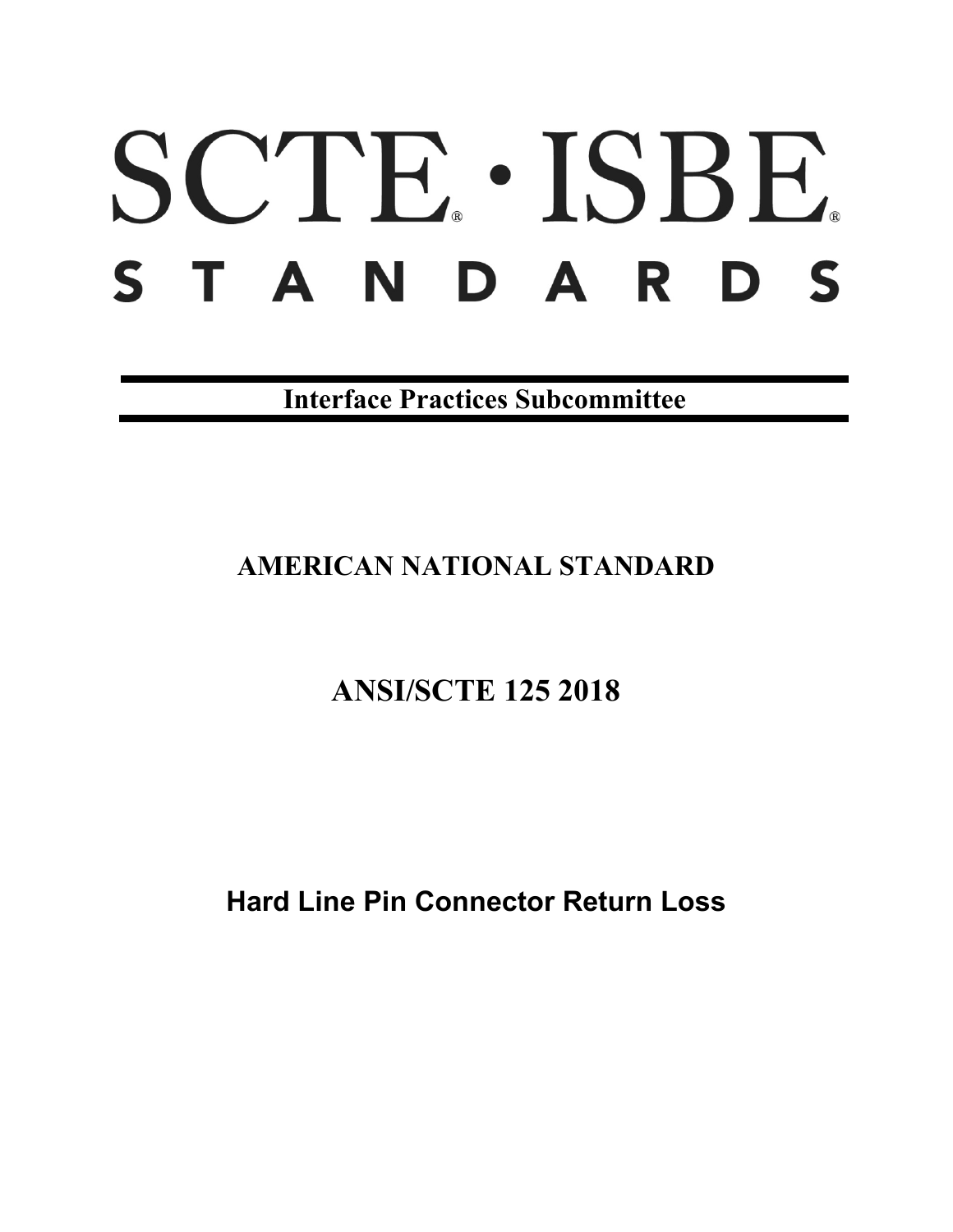# **NOTICE**

<span id="page-1-0"></span>The Society of Cable Telecommunications Engineers (SCTE) / International Society of Broadband Experts (ISBE) Standards and Operational Practices (hereafter called "documents") are intended to serve the public interest by providing specifications, test methods and procedures that promote uniformity of product, interchangeability, best practices and ultimately the long-term reliability of broadband communications facilities. These documents shall not in any way preclude any member or non-member of SCTE•ISBE from manufacturing or selling products not conforming to such documents, nor shall the existence of such standards preclude their voluntary use by those other than SCTE•ISBE members.

SCTE•ISBE assumes no obligations or liability whatsoever to any party who may adopt the documents. Such adopting party assumes all risks associated with adoption of these documents, and accepts full responsibility for any damage and/or claims arising from the adoption of such documents.

Attention is called to the possibility that implementation of this document may require the use of subject matter covered by patent rights. By publication of this document, no position is taken with respect to the existence or validity of any patent rights in connection therewith. SCTE•ISBE shall not be responsible for identifying patents for which a license may be required or for conducting inquiries into the legal validity or scope of those patents that are brought to its attention.

Patent holders who believe that they hold patents which are essential to the implementation of this document have been requested to provide information about those patents and any related licensing terms and conditions. Any such declarations made before or after publication of this document are available on the SCTE•ISBE web site at [http://www.scte.org.](http://www.scte.org/)

All Rights Reserved

© Society of Cable Telecommunications Engineers, Inc. 2018 140 Philips Road Exton, PA 19341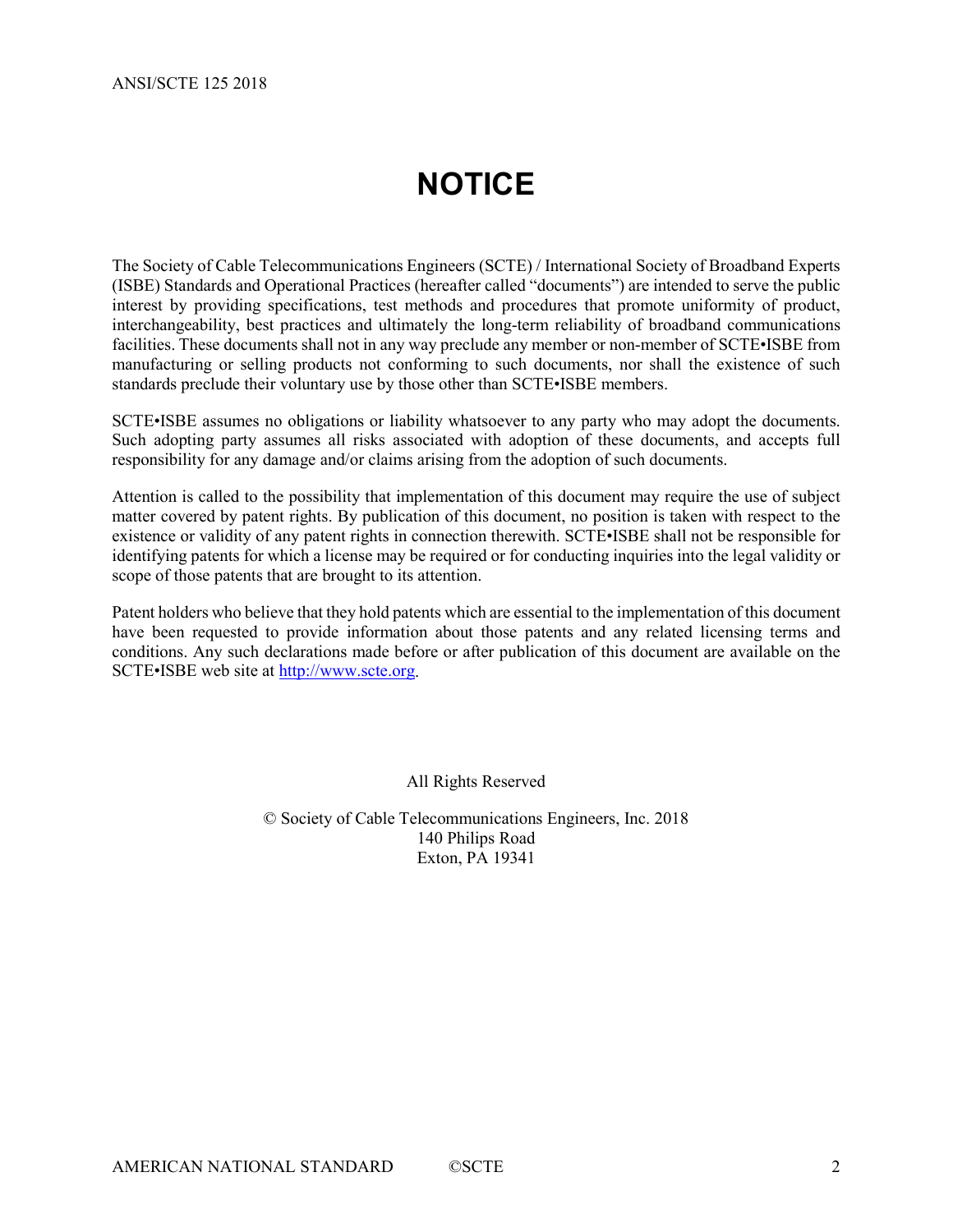<span id="page-2-0"></span>

|                            | <b>Page Number</b><br>Title |                                                                                                                       |                          |
|----------------------------|-----------------------------|-----------------------------------------------------------------------------------------------------------------------|--------------------------|
| <b>NOTICE</b>              |                             | the contract of the contract of the contract of the contract of                                                       |                          |
|                            |                             |                                                                                                                       | 3                        |
|                            |                             | 1. Introduction                                                                                                       |                          |
|                            | 1.1.                        |                                                                                                                       |                          |
|                            | 1.2 <sub>1</sub>            |                                                                                                                       |                          |
|                            | 1.3.                        | <b>Benefits</b>                                                                                                       |                          |
|                            | 1.4.                        |                                                                                                                       |                          |
|                            | 1.5 <sub>1</sub>            | Areas for Further Investigation or to be Added in Future Versions                                                     | $\overline{4}$           |
| 2 <sub>1</sub>             |                             | Normative References                                                                                                  | $\overline{4}$           |
|                            | 2.1.                        |                                                                                                                       | 4                        |
|                            | 2.2.                        |                                                                                                                       | $\overline{\mathcal{A}}$ |
|                            | 2.3.                        |                                                                                                                       | 4                        |
| 3 <sub>1</sub>             |                             | Informative References                                                                                                |                          |
|                            | 3.1                         | <b>SCTE References</b>                                                                                                |                          |
|                            | 3.2.                        |                                                                                                                       | 5                        |
|                            | 3.3 <sub>1</sub>            |                                                                                                                       | 5                        |
| 4.                         |                             |                                                                                                                       |                          |
| 5.                         |                             |                                                                                                                       |                          |
|                            | 5.1                         |                                                                                                                       | 5                        |
|                            | 5.2                         |                                                                                                                       |                          |
| 6.                         |                             |                                                                                                                       | 6                        |
| 7.                         |                             | Set-Up                                                                                                                |                          |
|                            |                             |                                                                                                                       | 6                        |
|                            | 7.2                         | DUT Connections <b>CONNECTION CONNECTION CONNECTION CONNECTION</b>                                                    | $\overline{7}$           |
| 8.                         |                             |                                                                                                                       | 9                        |
| 9.                         |                             |                                                                                                                       | 12                       |
|                            | 10. Report                  | <u> 1989 - Johann Harry Harry Harry Harry Harry Harry Harry Harry Harry Harry Harry Harry Harry Harry Harry Harry</u> | 12                       |
| 11. Error Analysis _______ |                             |                                                                                                                       | 12                       |
|                            |                             | 12. Airline Adapter Drawings                                                                                          | 13                       |

# **Table of Contents**

# **List of Figures**

| <b>Title</b>                           | Page Number |
|----------------------------------------|-------------|
| Figure 1 - Calibration                 | 7           |
| Figure 2 - Interface Calibration       | 7           |
| Figure 3 - Open End Gate               | 8           |
| Figure 4 - Connect Precision Airline   | 8           |
| Figure 5 - Open End of Airline Adapter | 9           |
| Figure 6 - Connect Load                | 9           |
| Figure 7 - Adjust Gate to Center DUT   | 10          |
| Figure 8 - Worst Case Return Loss      | 10          |
| Figure 9 - Cable Impedance             | 11          |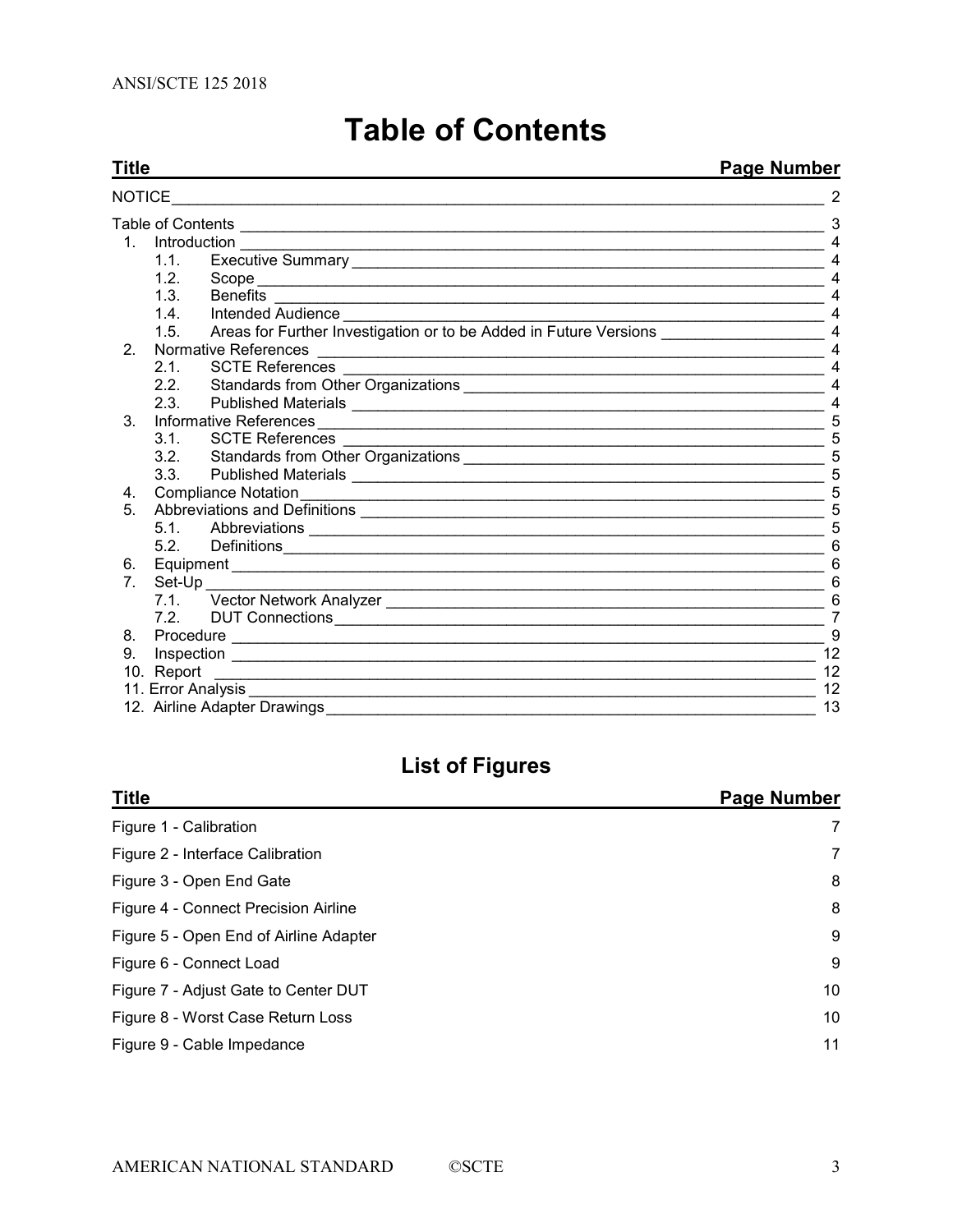## <span id="page-3-1"></span><span id="page-3-0"></span>**1. Introduction**

#### **1.1. Executive Summary**

<span id="page-3-2"></span>This test procedure applies as a method to measure the return loss of hard line pin connectors.

#### **1.2. Scope**

This document describes a procedure to measure the return loss characteristics of a single hard line pin Connector interfaced between hard line cable and a precision airline. It implements the time domaingating features of the network analyzers, which removes the interfaces, and far end termination from the DUT (device under test) measurement.

#### <span id="page-3-3"></span>**1.3. Benefits**

This test procedure provides a common method that can be used by both manufacturers and end users to test whether hard line pin connector models meet return loss specifications. Without such a common test procedure, the testing used to prove Hard Line Pin connector return loss performance can vary and lead to uncertainty as to whether the connector return loss specifications are being met.

#### <span id="page-3-4"></span>**1.4. Intended Audience**

<span id="page-3-5"></span>The intended audience for this test procedure are manufacturers, evaluation laboratories, and end user technician and engineers with the proper equipment to perform this testing.

#### **1.5. Areas for Further Investigation or to be Added in Future Versions**

<span id="page-3-6"></span>At this time, there are no areas for further investigation for this test procedure.

## **2. Normative References**

The following documents contain provisions, which, through reference in this text, constitute provisions of this document. At the time of Subcommittee approval, the editions indicated were valid. All documents are subject to revision; and while parties to any agreement based on this document are encouraged to investigate the possibility of applying the most recent editions of the documents listed below, they are reminded that newer editions of those documents might not be compatible with the referenced version.

#### <span id="page-3-7"></span>**2.1. SCTE References**

• ANSI/SCTE 15 2016 Specification for Trunk, Feeder and Distribution Coaxial Cable

#### <span id="page-3-8"></span>**2.2. Standards from Other Organizations**

<span id="page-3-9"></span>• No normative references are applicable.

#### **2.3. Published Materials**

• No normative references are applicable.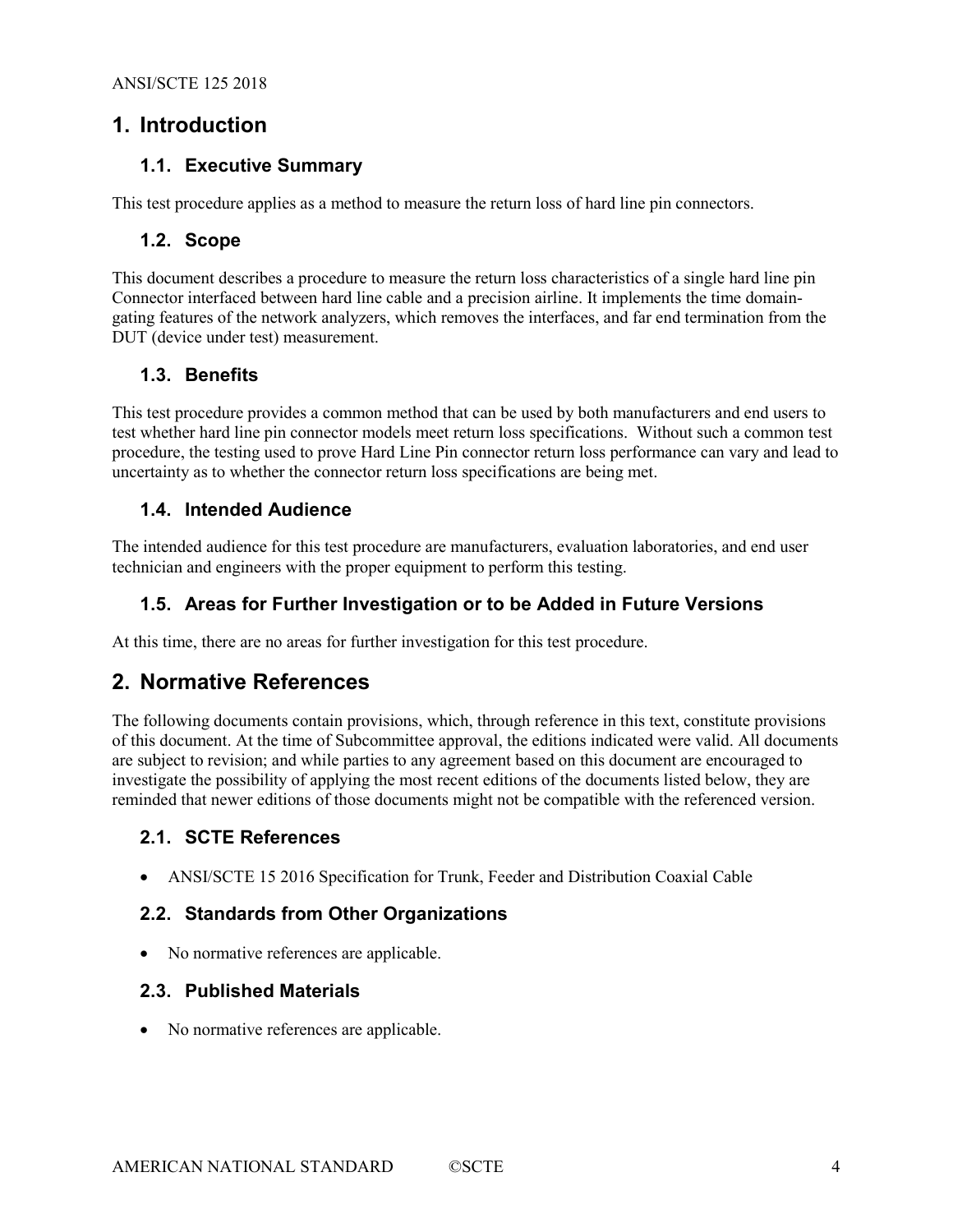# <span id="page-4-0"></span>**3. Informative References**

The following documents might provide valuable information to the reader but are not required when complying with this document.

#### <span id="page-4-1"></span>**3.1. SCTE References**

• No informative references are applicable.

#### <span id="page-4-2"></span>**3.2. Standards from Other Organizations**

• No informative references are applicable.

#### <span id="page-4-3"></span>**3.3. Published Materials**

• No informative references are applicable.

## <span id="page-4-4"></span>**4. Compliance Notation**

| shall      | This word or the adjective "required" means that the item is an              |  |
|------------|------------------------------------------------------------------------------|--|
|            | absolute requirement of this document.                                       |  |
|            | This phrase means that the item is an absolute prohibition of this           |  |
| shall not  | document.                                                                    |  |
| forbidden  | This word means the value specified shall never be used.                     |  |
|            | This word or the adjective "recommended" means that there may exist          |  |
|            | valid reasons in particular circumstances to ignore this item, but the       |  |
| should     | full implications should be understood and the case carefully weighted       |  |
|            | before choosing a different course.                                          |  |
|            | This phrase means that there may exist valid reasons in particular           |  |
|            | circumstances when the listed behavior is acceptable or even useful,         |  |
| should not | but the full implications should be understood and the case carefully        |  |
|            | weighed before implementing any behavior described with this label.          |  |
|            | This word or the adjective " <i>optional</i> " means that this item is truly |  |
|            | optional. One vendor may choose to include the item because a                |  |
| may        | particular marketplace requires it or because it enhances the product,       |  |
|            | for example; another vendor may omit the same item.                          |  |
|            | Use is permissible for legacy purposes only. Deprecated features may         |  |
| deprecated | be removed from future versions of this document. Implementations            |  |
|            | should avoid use of deprecated features.                                     |  |

# <span id="page-4-5"></span>**5. Abbreviations and Definitions**

#### <span id="page-4-6"></span>**5.1. Abbreviations**

| <b>ANSI</b> | American National Standards Institute |
|-------------|---------------------------------------|
| dB          | decibel                               |
| Div         | division                              |
| <b>DUT</b>  | device under test                     |
| GHz         | gigahertz                             |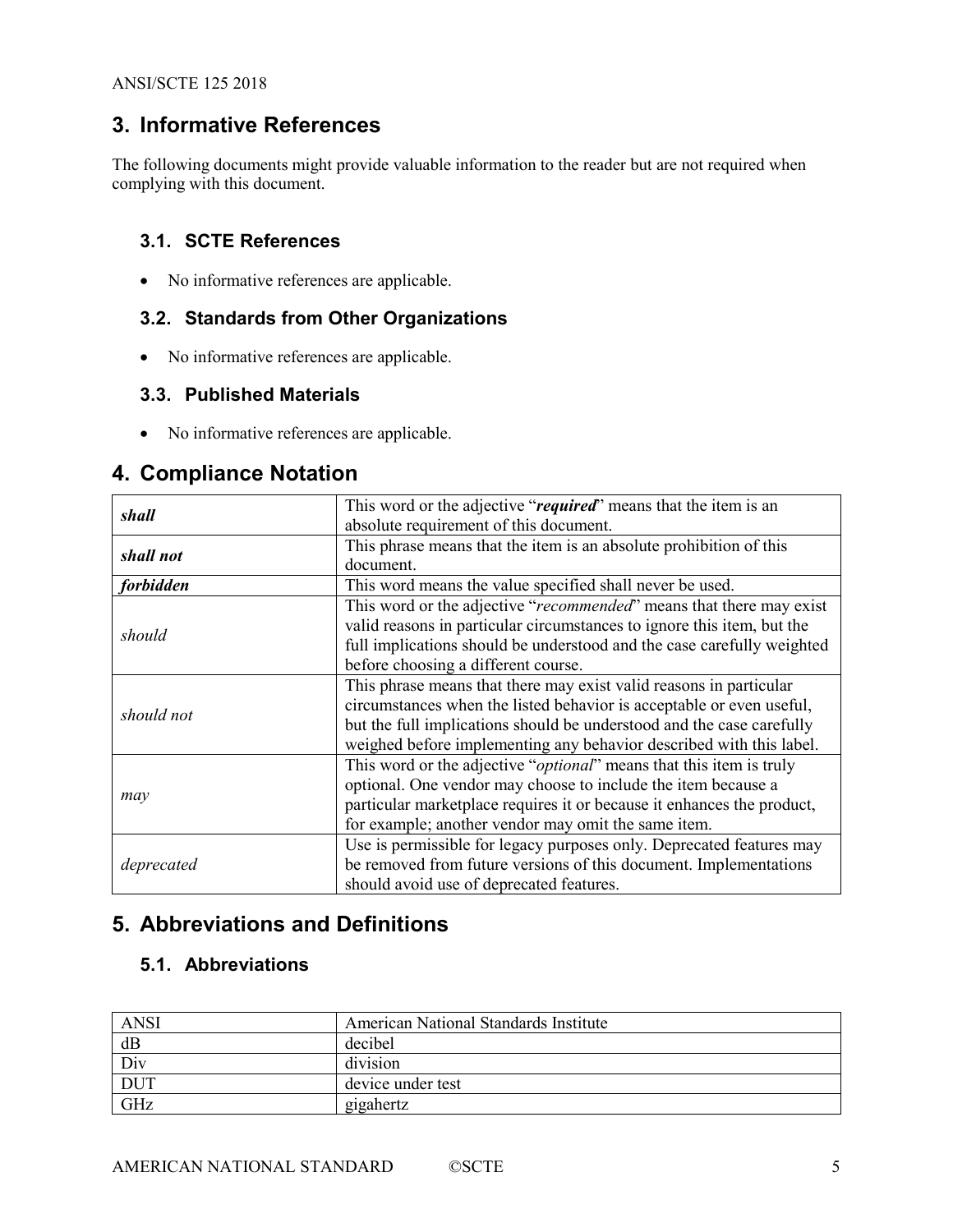#### ANSI/SCTE 125 2018

| Hz          | hertz                                         |
|-------------|-----------------------------------------------|
| <b>MHz</b>  | megahertz                                     |
| mU          | milli units                                   |
| ns          | nanosecond                                    |
| ps          | picosecond                                    |
| <b>SCTE</b> | Society of Cable Telecommunications Engineers |
| <b>VNA</b>  | Vector Network Analyzer                       |

#### <span id="page-5-0"></span>**5.2. Definitions**

| gating           | Technique for selectively removing the response of a non-perfect          |  |
|------------------|---------------------------------------------------------------------------|--|
|                  | connector from return loss measurements.                                  |  |
| directivity      | The figure of merit for how well a directional coupler separates          |  |
|                  | forward and reverse waves. The greater the directivity of the device,     |  |
|                  | the better the signal separation. System directivity is the vector sum of |  |
|                  | all leakage signals appearing at the analyzer receiver input. The error   |  |
|                  | contributed by directivity is independent of the characteristics of the   |  |
|                  | test device and it usually produces the major ambiguity in                |  |
|                  | measurements of low reflection devices.                                   |  |
| return loss      | The ratio of incident signal to reflected signal, expressed in dB         |  |
| network analyzer | An instrument for measuring the swept frequency response of a cable       |  |
|                  | or cable/connector combination.                                           |  |

# <span id="page-5-1"></span>**6. Equipment**

- vector network analyzer (VNA), with time domain capability: Agilent 8753ES with options 010 (time domain) and 075 (75 ohm ports), Keysight E5061B with options 010 (time domain) and 237 (75 ohm ports) or equivalent.
- Type "N" 75-Ohm Calibration Kit; Agilent 85036B, or equivalent.
- Flexible Precision Test Cables; Type "N", 75 ohm.
- 5/8-24 female to "N"male, precision adapter, return  $loss$ ,  $\geq 40$  dB.
- Hard line cable that meets the requirements of ANSI/SCTE 15 2006, 75 ohm, length, 15 inches  $\pm 1/2$  inch; cable size matches that of pin connector being tested.
- 5/8-24 female precision airline, return  $loss$ ,  $\geq 40$  dB. See Airline Adapter Drawings in Section 8.0.
- 5/8-24 male to "N"male, precision adapter, return  $loss$ ,  $\geq 40$  dB.

# <span id="page-5-2"></span>**7. Set-Up**

#### <span id="page-5-3"></span>**7.1. Vector Network Analyzer**

- Allow equipment to warm up per manufacturer's instructions.
- Preset
- IF bandwidth  $= 3000$  Hz
- Dual Chan = ON; Split Display = ON
- FORMAT CH  $1 = Log$  Magnitude; CH  $2 = Real$
- $START = 5 MHz$ ;  $STOP = 3 GHz$
- Number of Points  $= 801$
- Set CH1 & CH2 to S11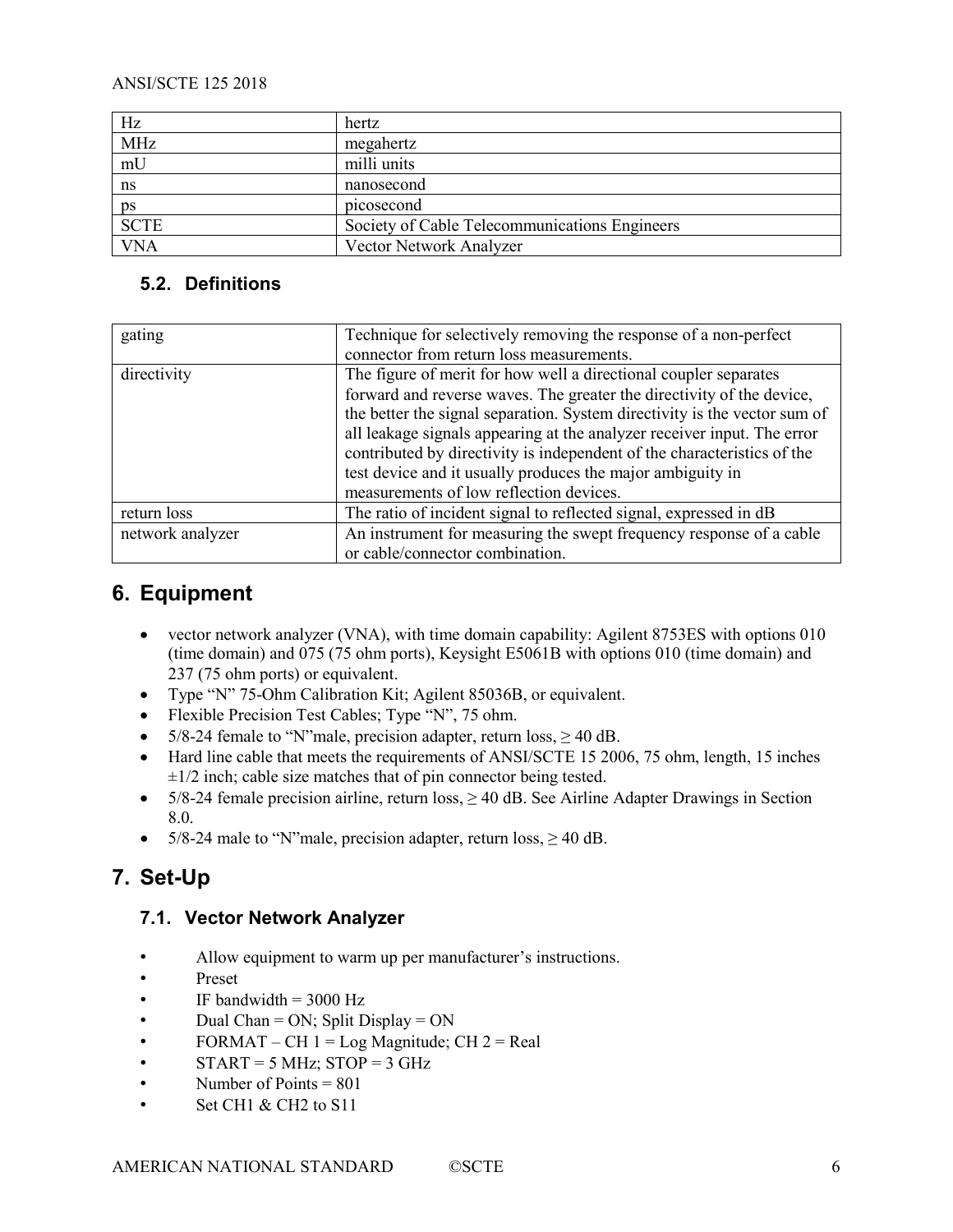- SYSTEM Transform -Low Pass Step
- Set frequency Low Pass
- CH 1 –Transform = OFF; Gate Start =  $4.671$  ns; Gate Stop =  $6.451$  ns (actual settings depend on the length of input line)

(Note: Wait to turn gate on until after calibration is completed and the first connection made. This will let you see the frequency response of the open/short/load standards of the test set up without gating. Gating can make it difficult to tell if a standard is connected correctly during calibration).

- CH 2 Transform, Low Pass Step, Transform = ON;  $START = 0$  ns;  $STOP = 15$  ns; Gate Shape = Normal
- Scale/Div CH  $1 = 10$  dB; CH  $2 = 5$  mU

Install flexible precision test cable to port 1. See [Figure 1](#page-6-1)

Perform an S11 – 1 PORT calibration at the end of the flexible cable with applicable test adapters included. Use OPEN, SHORT and the same LOAD to be used during the test. See [Figure 1.](#page-6-1)



**Figure 1 - Calibration**

#### <span id="page-6-1"></span><span id="page-6-0"></span>**7.2. DUT Connections**

Connect all interfaces required to adapt the near end of the hard line cable to the flexible cable connected to port 1, as shown in [Figure 2.](#page-6-2)

<span id="page-6-2"></span>

**Figure 2 - Interface Calibration**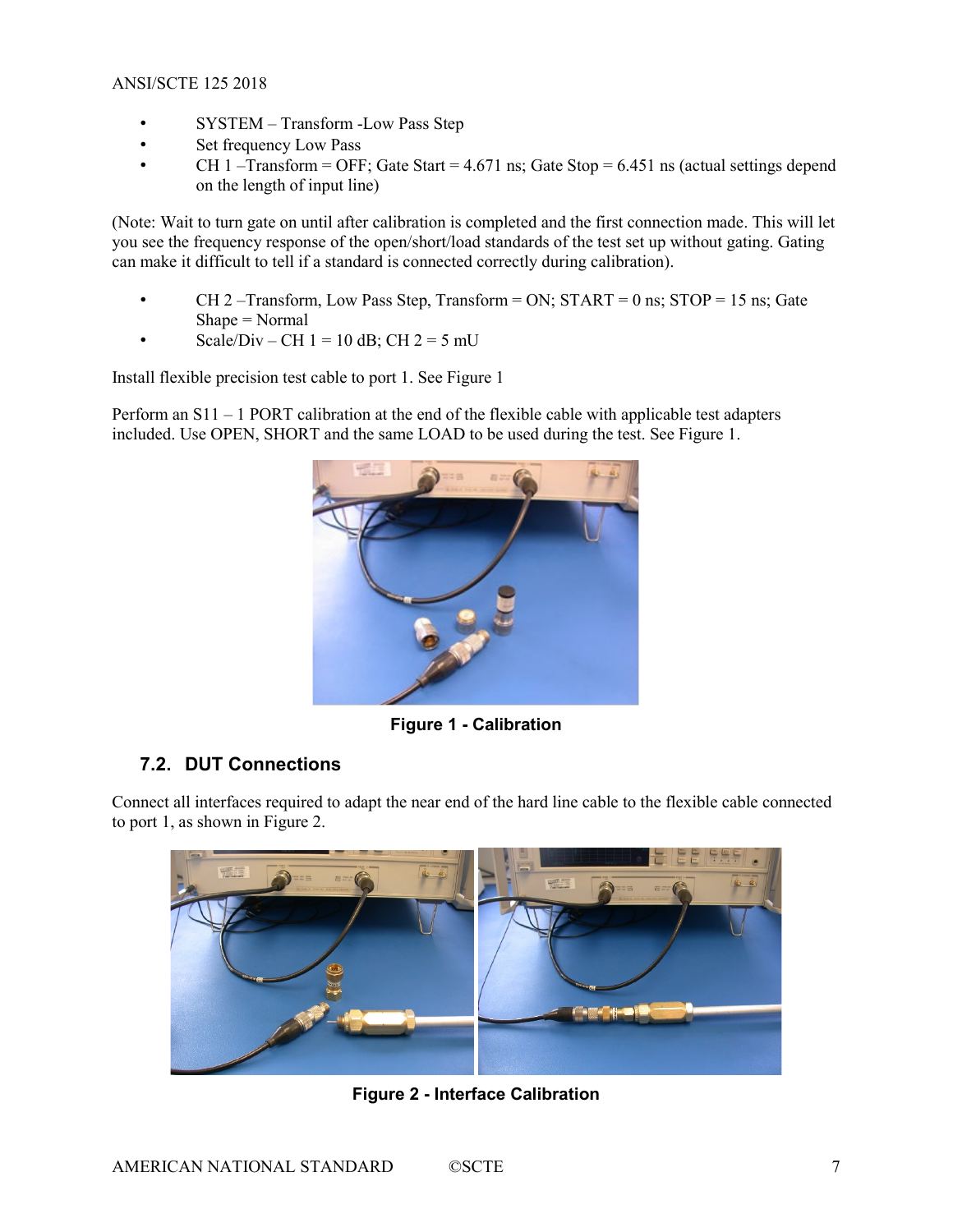

**Figure 3 - Open End Gate**

<span id="page-7-0"></span>Looking at the time domain, observe the open at the far end of the hard line cable and adjust the display to make the gate approximately centered on it. Turn the channel 1 gating on: CH 1 –Transform = OFF;  $GATE = ON$ ; as shown in [Figure 3.](#page-7-0)

Connect the DUT to the far end of the hard line cable and connect the floating center conductor followed by the threaded outer conductor of the airline to the DUT. Then connect the center and outer conductors of the airline's other end to the 5/8 male to "N" male adapter as shown in [Figure 4](#page-7-1)

<span id="page-7-1"></span>

**Figure 4 - Connect Precision Airline**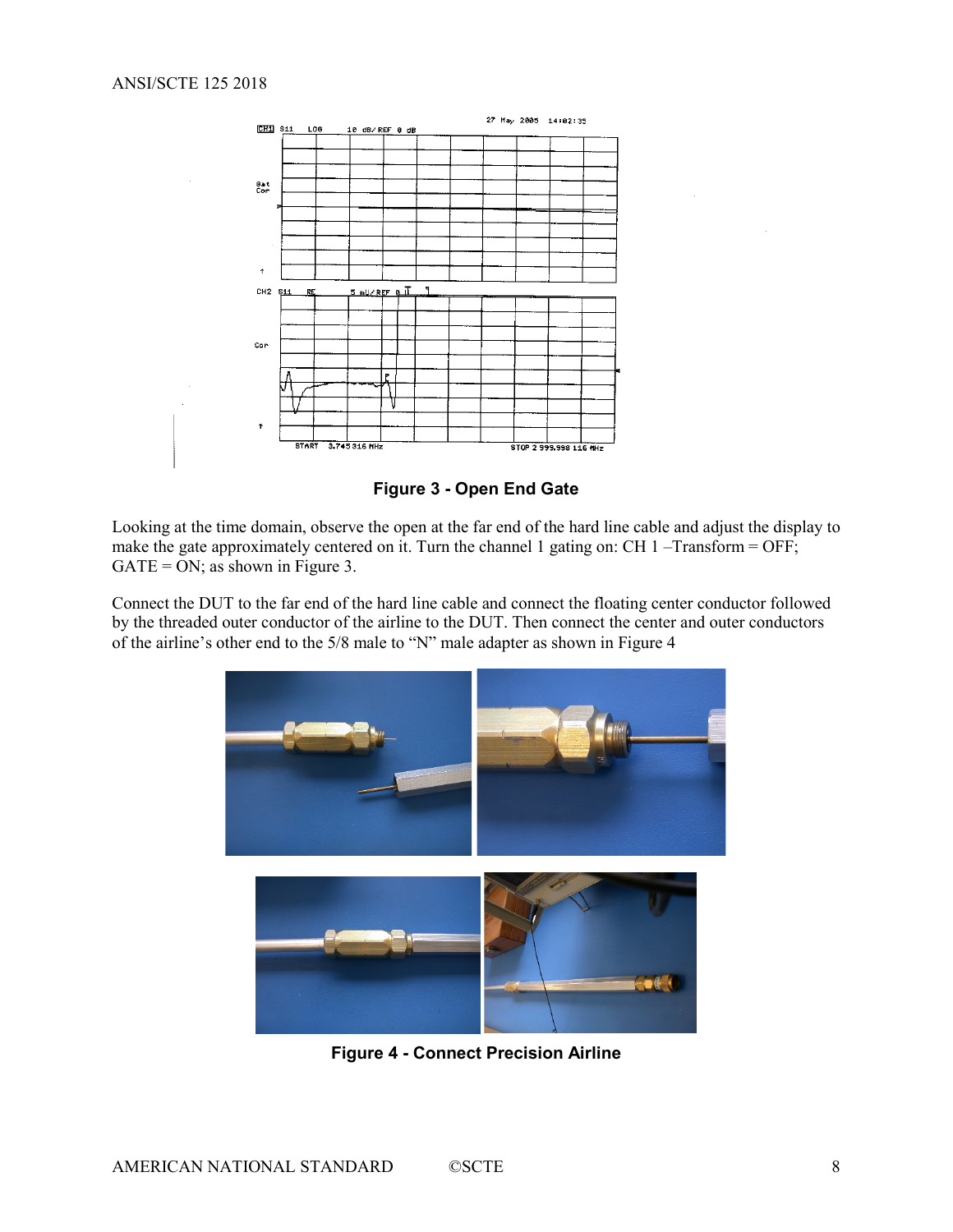

**Figure 5 - Open End of Airline Adapter**

<span id="page-8-1"></span>Observe open now at the end of the last adapter as shown i[n Figure 5](#page-8-1)

Connect the same load that was used during calibration as shown i[n Figure 6](#page-8-2)



**Figure 6 - Connect Load**

## <span id="page-8-2"></span><span id="page-8-0"></span>**8. Procedure**

Adjust gate as needed to center on DUT, as a minimum; allow 2-3 time constants before and after the 1st gate flag and second gate flag. For these settings, a time constant is equal to approximately 300 ps; therefore leave about 0.6-0.9 ns after the first gate start flag, before the first indication of the connector, and 0.6-0.9 ns after the end of the connector indicator before the gate stop flag as shown in [Figure 7.](#page-9-0)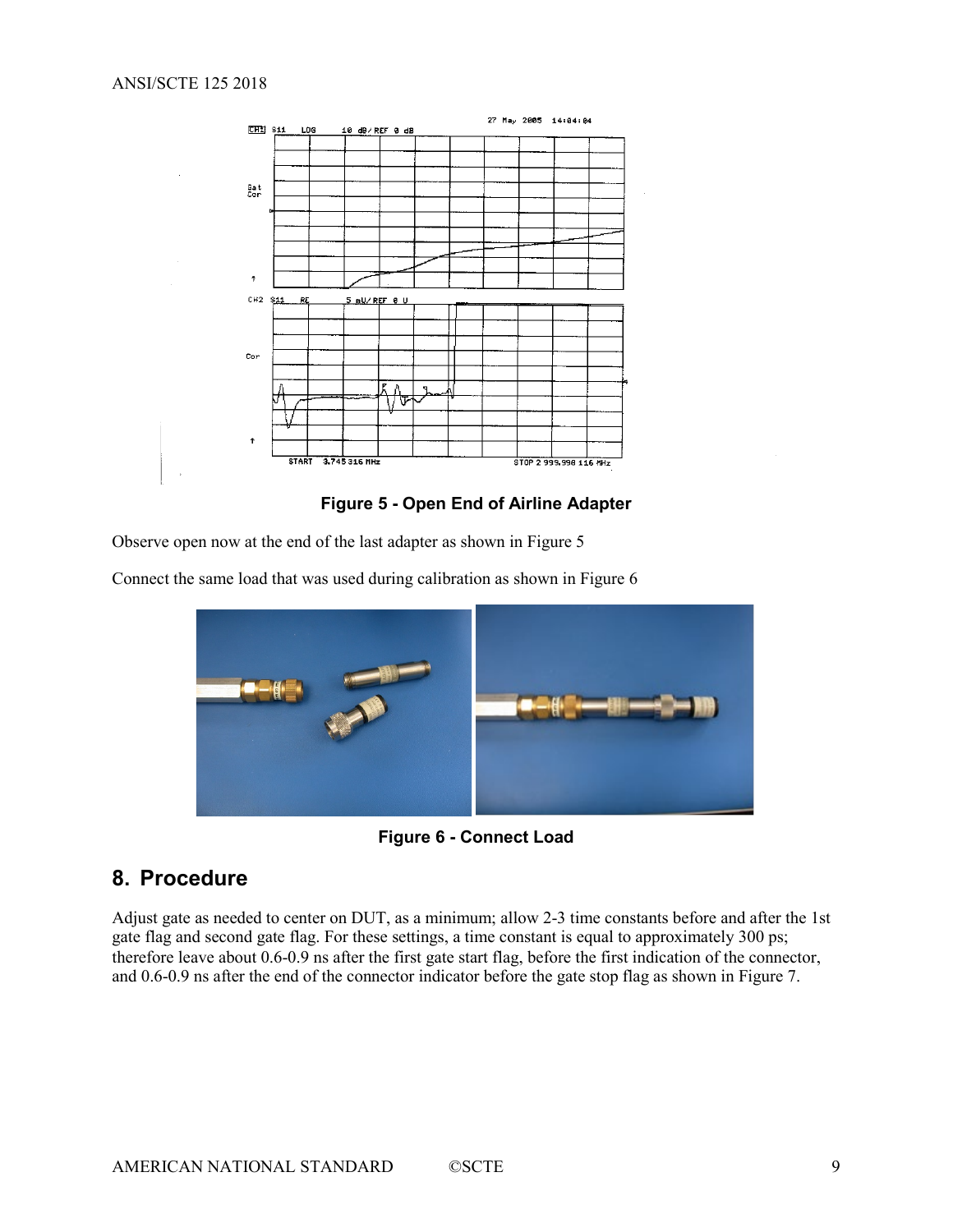

**Figure 7 - Adjust Gate to Center DUT**

<span id="page-9-0"></span>Use markers on CH 1 to indicate frequency range of interest and to display worst case return loss within that range as shown in [Figure 8.](#page-9-1)



**Figure 8 - Worst Case Return Loss**

<span id="page-9-1"></span>The impedance of the cable can be measured by placing markers on the cable in the time domain (CH 2). Then change the format from real to Smith chart, as shown in [Figure 9.](#page-10-0)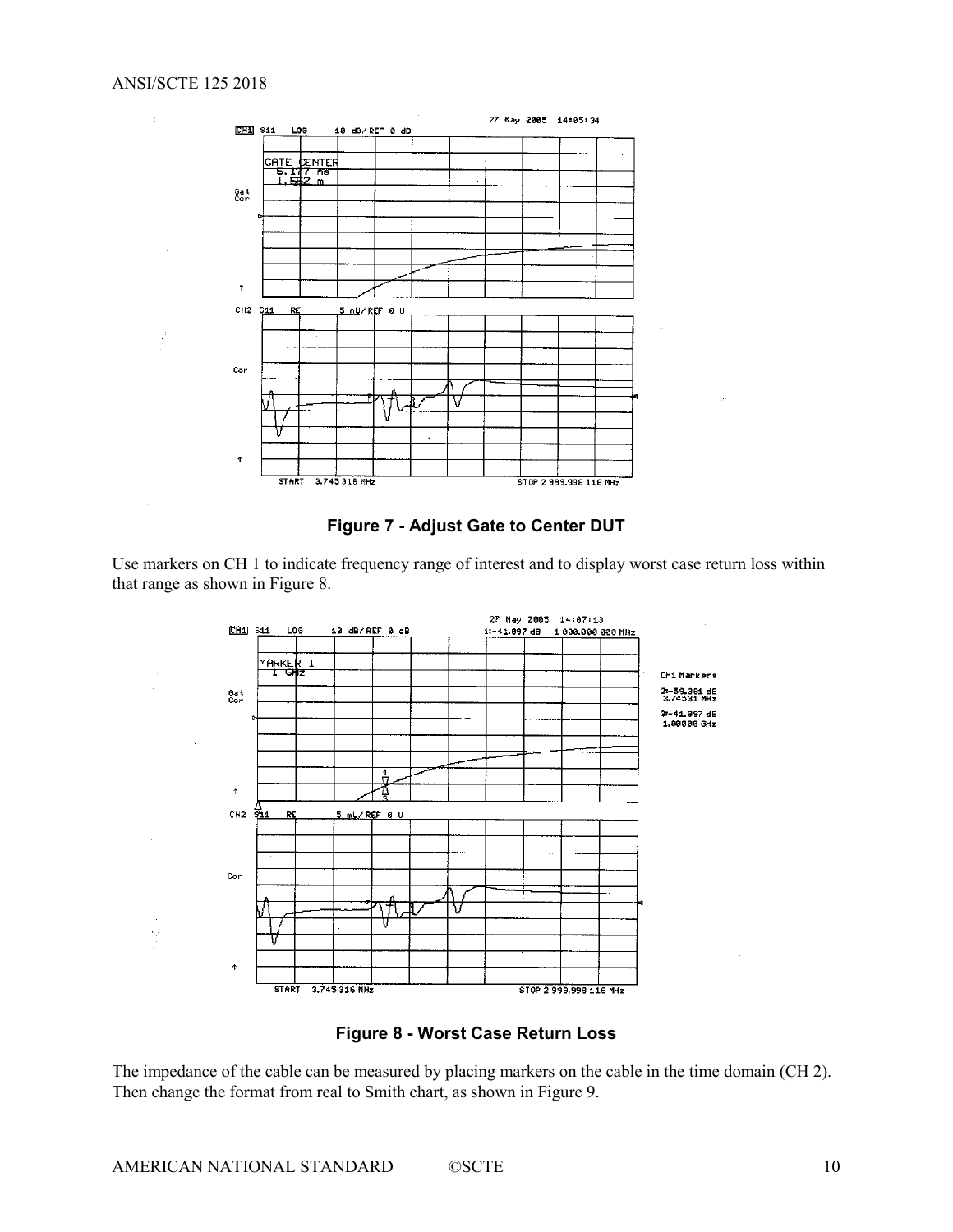

<span id="page-10-0"></span>**Figure 9 - Cable Impedance**

 $\lambda$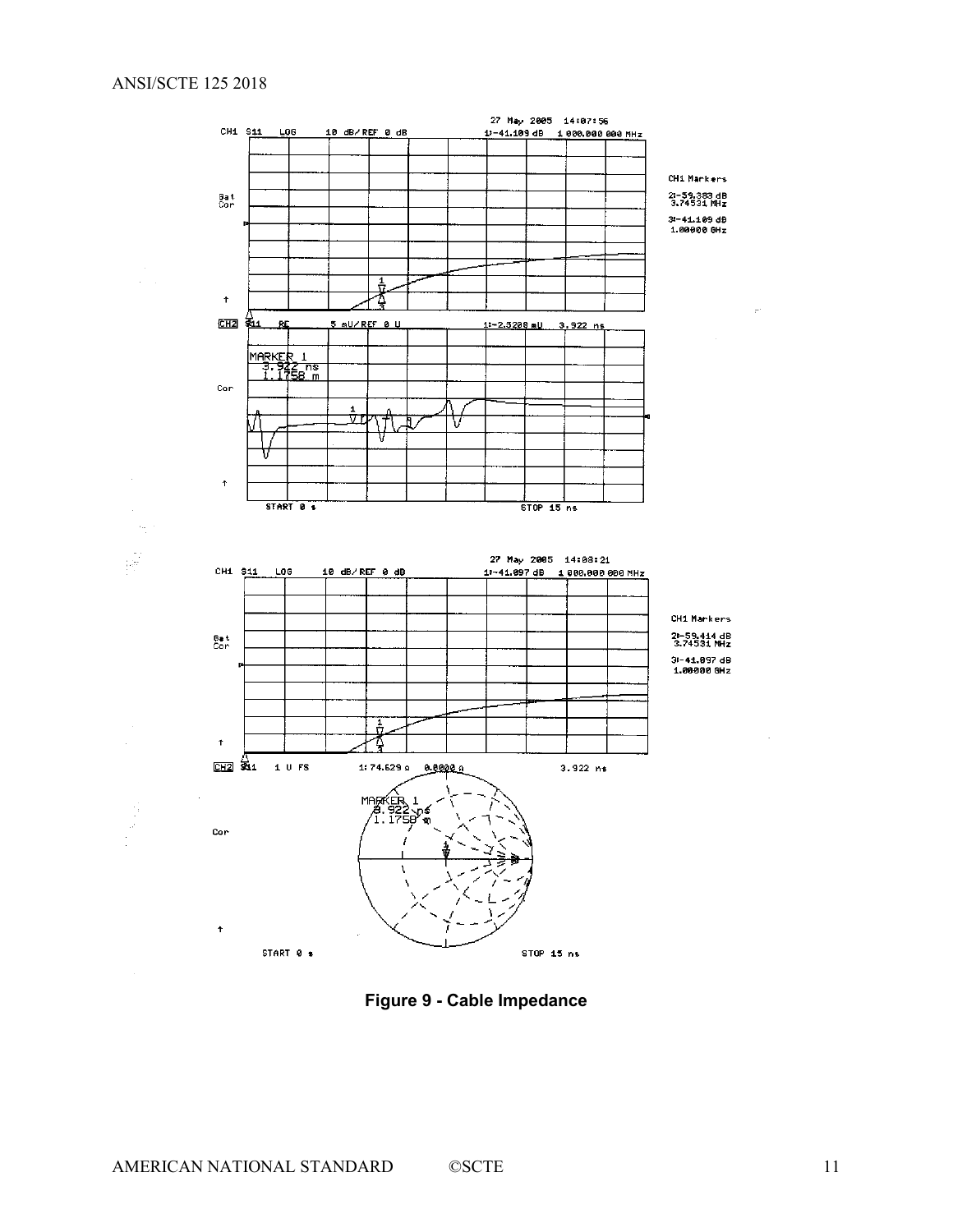#### <span id="page-11-0"></span>**9. Inspection**

After a sweep has completed, use the markers to find the worst case (highest point) of the return loss. You may wish to put the analyzer into hold sweep mode.

Record the worst case return loss and frequency. Because the gating window includes all reflections from the test port to the test connector, there is no need to compensate for any gating signal loss.

#### <span id="page-11-1"></span>**10. Report**

A typical report form should include the following information as a minimum:

| Test technician:        | Date of test:             |  |
|-------------------------|---------------------------|--|
| Connector:              | Cable:                    |  |
| Test start frequency:   | Test stop frequency:      |  |
| Worse case return loss: | $dB$ ( <i>a</i> )<br>MHz. |  |

## <span id="page-11-2"></span>**11. Error Analysis**

**11.1** An uncertainty analysis reveals two sources of errors in the measurement. The first source of error is due to the slight amount of energy reflected from the input connection, which is gated out of the response. Since a small amount of energy is reflected, not all the input signal is transmitted to the connector under test. The error due to this term can be determined by taking from the return loss spec of the input connector (30 dB).

Error1=20•log(1-p) = -0.3 dB, where  $p = 10 - 30/20 = 0.032$ 

**11.2** The second source of error is due to the impedance of the hard line cable connected to the connector under test. This cable becomes the reference impedance for the connector. If this cable is not exactly 75 ohms, the connector return loss will have some error in its measurement. This is an additive error, and the dB value depends upon the value of the connector being measured. Using the values from Figure 9 in section 4.3, the reflection error for each of the input and output cable is

$$
\rho_{in} = \left| \frac{74.7 - 75}{74.7 + 75} \right| = 0.002, \quad \rho_{out} = \left| \frac{74.8 - 75}{74.8 + 75} \right| = 0.0013
$$

This is added to the linear reflection coefficient of the connector: Return  $loss = 33$  dB, linear reflection  $=$ 0.022. Upper error limit for the reflection coefficient is

0.002+0.022+0.001= 0.025, or 32 dB return loss. To this add Error1 from above to get overall maximum of 31.7 dB.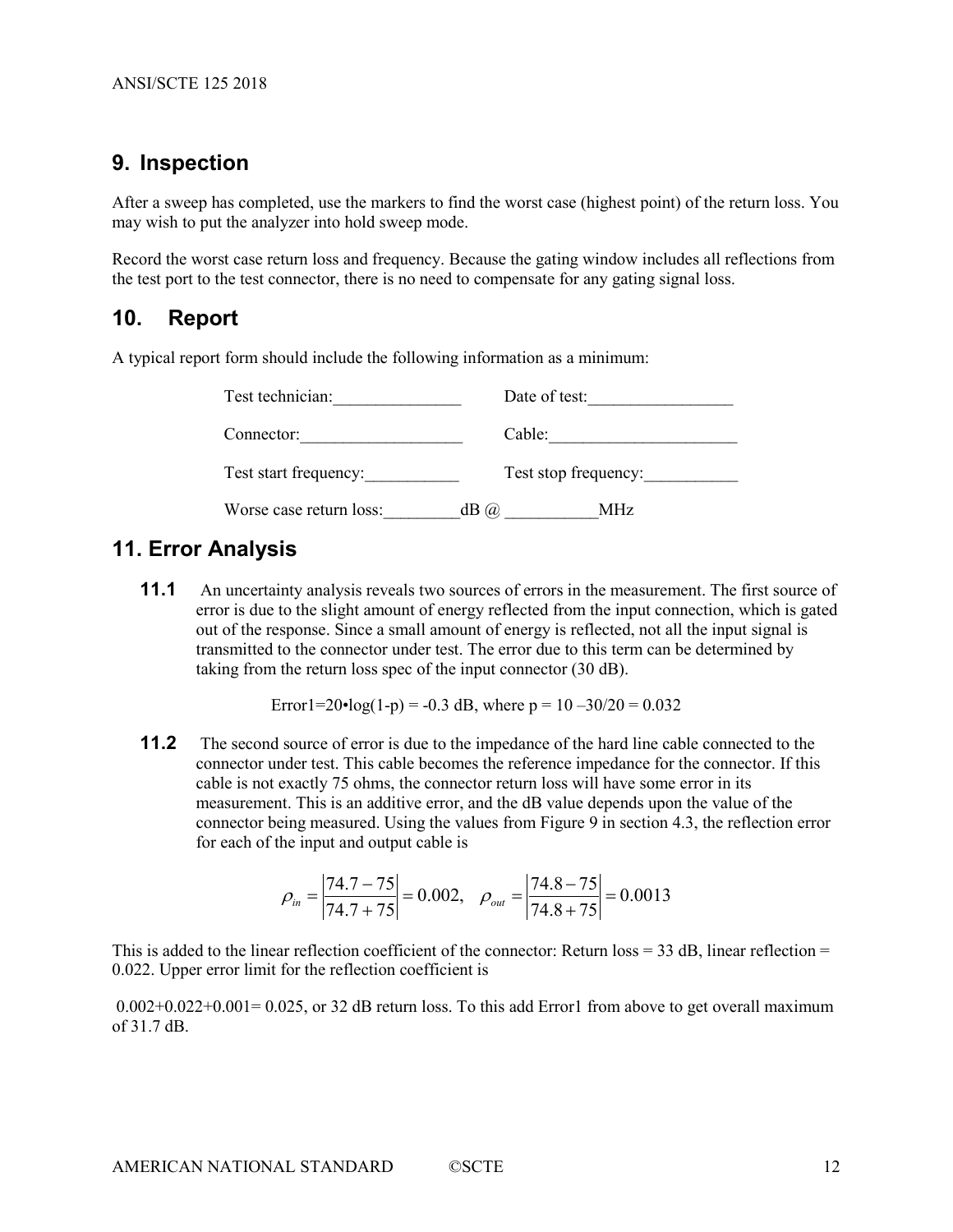#### ANSI/SCTE 125 2018

| <b>Measured Return Loss</b> | Upper limit maximum | Error Value |
|-----------------------------|---------------------|-------------|
| 33 dB                       | 30.4 dB             | 2.6 dB      |
| 36 dB                       | 32.6 dB             | 3.4 dB      |
| 40 dB                       | $35.3 \text{ dB}$   | dВ<br>47    |

**11.3** Reference Table: The table below gives maximum error limits for the case of using a 30 dB return loss input connector, and input and output cable impedance of 75 ohms  $\pm$  0.5 ohms.

# <span id="page-12-0"></span>**12. Airline Adapter Drawings**

Note: Due to various design elements of the interfaces, the user shall consider adjusting the physical length of the pin to accommodate the design.